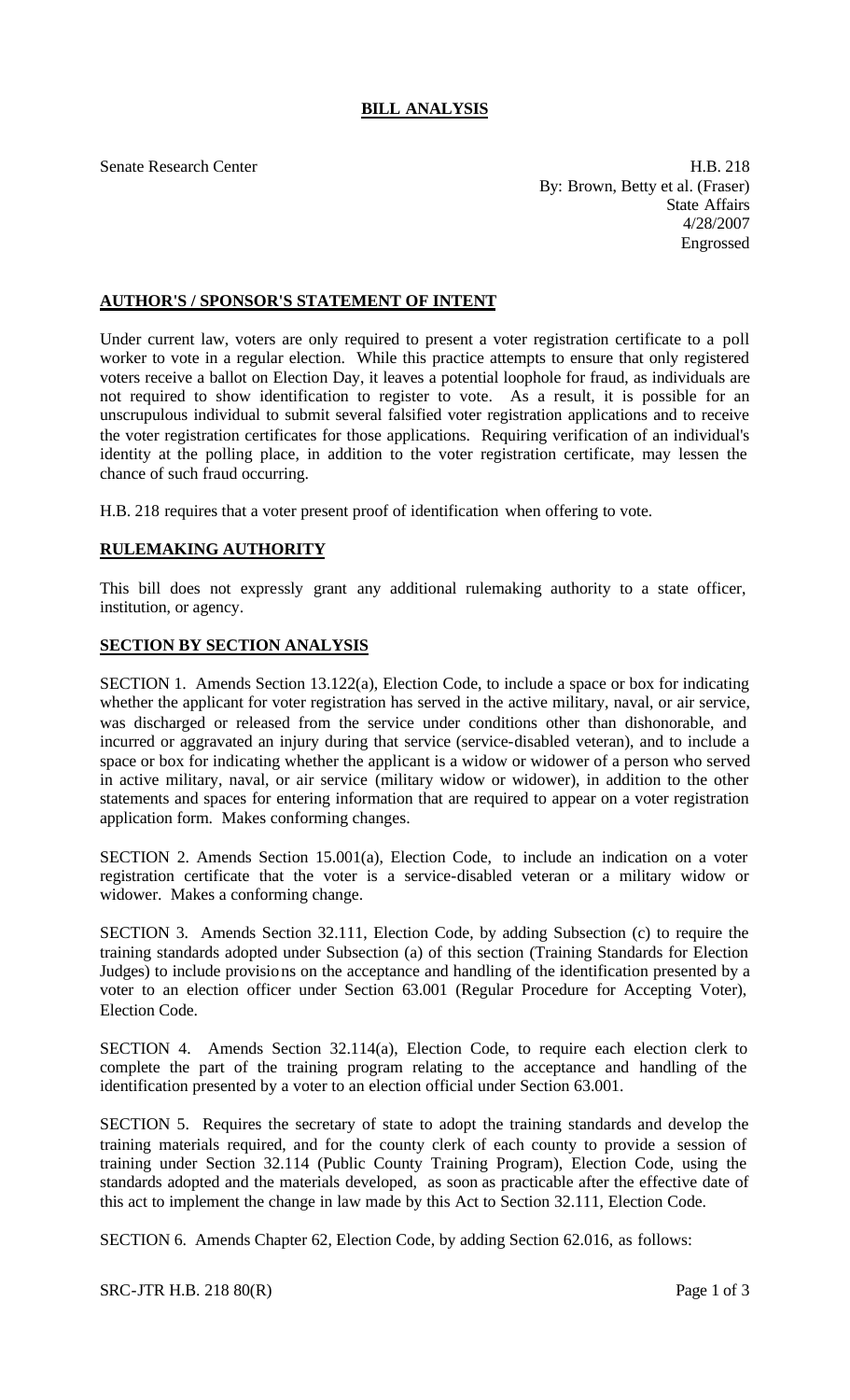Sec. 62.016. NOTICE OF ACCEPTABLE IDENTIFICATION OUTSIDE POLLING PLACES. Requires the presiding judge to post a list of the acceptable forms of photographic and nonphotographic identification in a prominent place on the outside of each polling location. Requires the notice and list to be printed in at least 24-point font.

SECTION 7. Amends Section 63.001, Election Code, by amending Subsections (b), (c), (d), and (f), and adding Subsections (g) through (k), as follows:

(b) Requires a voter to present to an election officer the voter's voter registration certificate at the polling place and, except as provided by Subsection (j) or (k), one form of identification listed in Section 63.101(a) (relating to certain acceptable forms of photo identification) or two different forms of identification listed in Section 63.101(b) (regarding certain documentation considered acceptable as proof of identification).

(c) Deletes existing text referring to a registration certificate and replaces it with text referring to the documentation required by Subsection (b).

(d) Requires the voter to be accepted for voting if the voter's name is on the precinct list of registered voters and the voter's identity can be verified from the proof presented.

(f) Makes a conforming change.

(g) Authorizes the acceptance of a voter for provisional voting only under Section  $\overrightarrow{63.011}$  (Provisional Voting), Election Code, if the requirements for identification prescribed by Subsection (b) are not met. Requires an election officer to inform a voter who is not accepted for voting under this section of the voter's right to cast a provisional ballot under that section.

(h) Provides that the requirements for identification prescribed by Subsection (b) do not apply to a voter who presents the voter's voter registration certificate on offering to vote and is 80 years of age or older as indicated by the date of birth on the voter's voter registration certificate.

(i) Sets forth certain provisions for voting in a precinct located in a county that the governor proclaimed to be in a state of disaster due to a weather related event, notwithstanding Subsection (b), (c), (d), or (g).

(j) Provides that a voter who presents a voter registration certificate that indicates the voter is a service-disabled veteran is not required to provide any identification in addition to that certificate.

(k) Provides that a voter who presents a voter registration certificate that indicates the voter is a military widow or widower is not required to provide any identification in addition to that certificate.

SECTION 8. Amends Section 63.006(a), Election Code, to require that a voter whose registration certificate indicates that the voter is currently registered in the percent in which the voter is offering to vote, but whose name is not on the precinct list of registered voters, be accepted for voting if the voter's identity can be verified from the proof presented.

SECTION 9. Amends Section 63.007(a), Election Code, to make a conforming change.

SECTION 10. Amends Section 63.008(a), Election Code, to require that a voter who does not present a voter registration certificate when offering to vote, but whose name is on the list of registered voters for the precinct, be accepted for voting if the voter executes an affidavit stating that the voter does not have the voter's voter registration certificate in the voter's possession at the polling place at the time of offering to vote and the voter's identity can be verified from the proof presented, rather than if the voter presents proof of identification in a form described by Section 63.0101.

SECTION 11. Amends Section 63.0101, Election Code, as follows:

SRC-JTR H.B. 218 80(R) Page 2 of 3